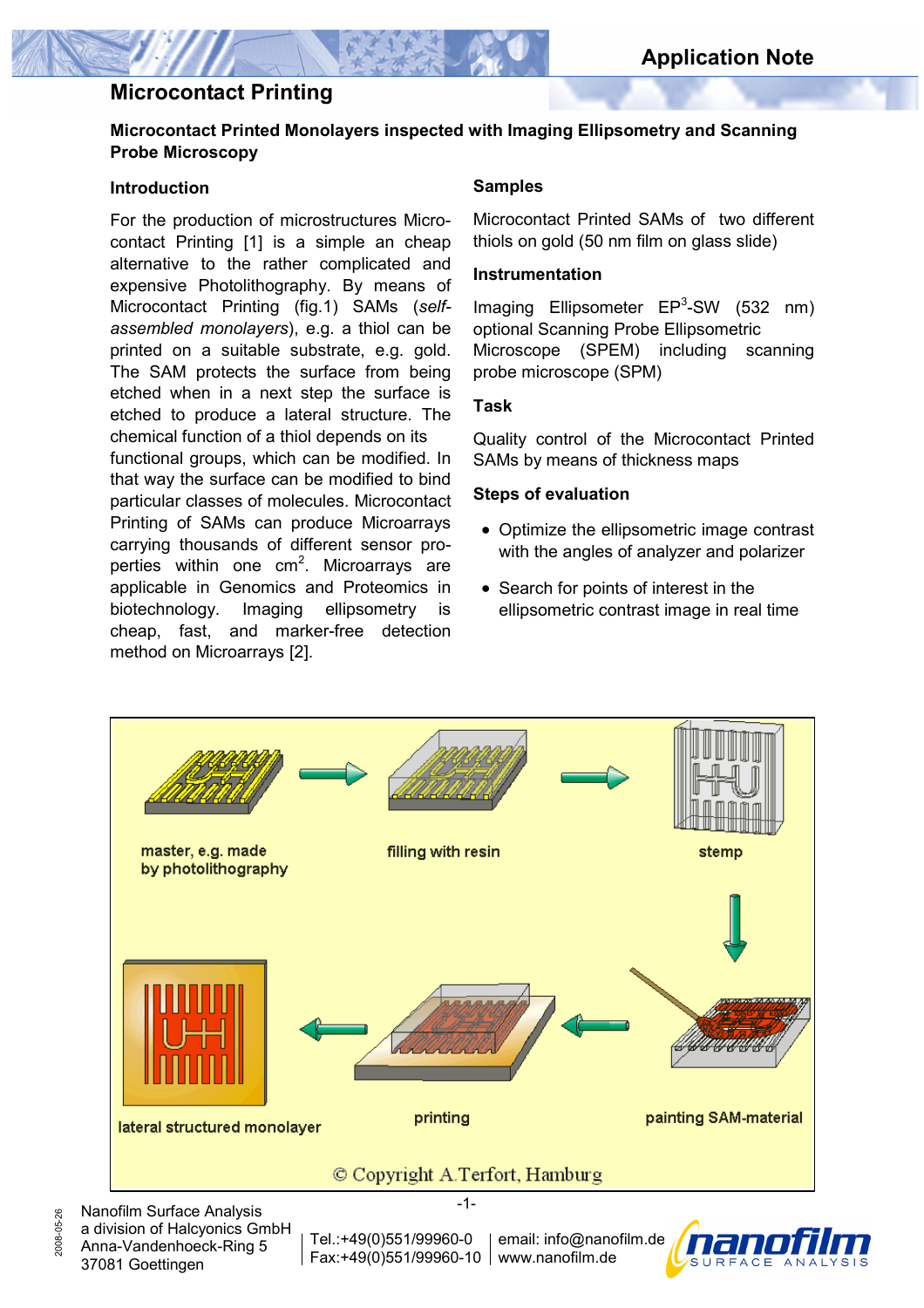# **Microcontact Printing**

- $\bullet$  Let the EP<sup>3</sup> record a map of Delta, from which the map of the thickness of thiol (fig.2) is calculated.
- Set the Region of Interest (white box, fig.2 A) where to zoom in with the scanning probe microscope (fig.2 B,C) (optional)

### **Measurements**

The Imaging Ellipsometer has the advantage that it can identify thickness variations in structured SAMs with sub-monolayer vertical resolution (typ. 0.01 nm) in real time, while the sample can be moved by the operator with an automatic translation stage. By contrast scanning probe micrographs need many minutes for preparation, optimization, and recording. SPMs produce artefacts when scanning a large field of view (80 µm as in fig.2 B) due to sample curvature and nonlinear piezoelectric response. In fig.2 B the increasing signal towards the left and right edges is an artefact, which makes the search for structures with nm-step size very difficult with SPM. In order to identify nmsteps in the layer with SPM it is also necessary to eliminate vibrations e.g. by an anti-vibration stage, which is not needed for ellipsometry.

The SPM offers a sub-micron lateral resolution (fig.2 C), where the imaging ellipsometer is limited by the optical diffraction limit (around 1 µm). A calibrated SPM and the ellipsometer, both measure step sizes in layers very precisely. Only the ellipsometer can measure thickness absolutely without need for a step in the layer. To this end the ellipsometer measures a phase shift Delta, which is proportional to the monolayer thickness. The constant of proportionality can be calculated from the optical properties of the

sample (refractive indices of layer and substrate). The ellipsometer cannot measure the thickness absolutely when the difference of the refractive indices is smaller than 0.01, which can be the case at SAMs on ordinary glass. Absolute thickness measurement is always possible for SAMs on absorbing substrates, i.e. gold and silicon, when the refractive indices of the SAM and of the substrate are known. In order to calibrate the thickness scale of the map (fig.2 A) typical



Fig. 2: Microcontact-Printed thiol on gold, thickness map (**A**, 5x objective, 1 min. recording time), scanning probe micrographs with 15 min. recording time (**B**, 80 µm x 80 µm, corresponding to the white box in **A**, and **C**, 10 µm x 10 µm, corresponding to white box in **B**)

2008-05-26

2008-05-26

Tel.:+49(0)551/99960-0 Fax:+49(0)551/99960-10 www.nanofilm.de email: info@nanofilm.de